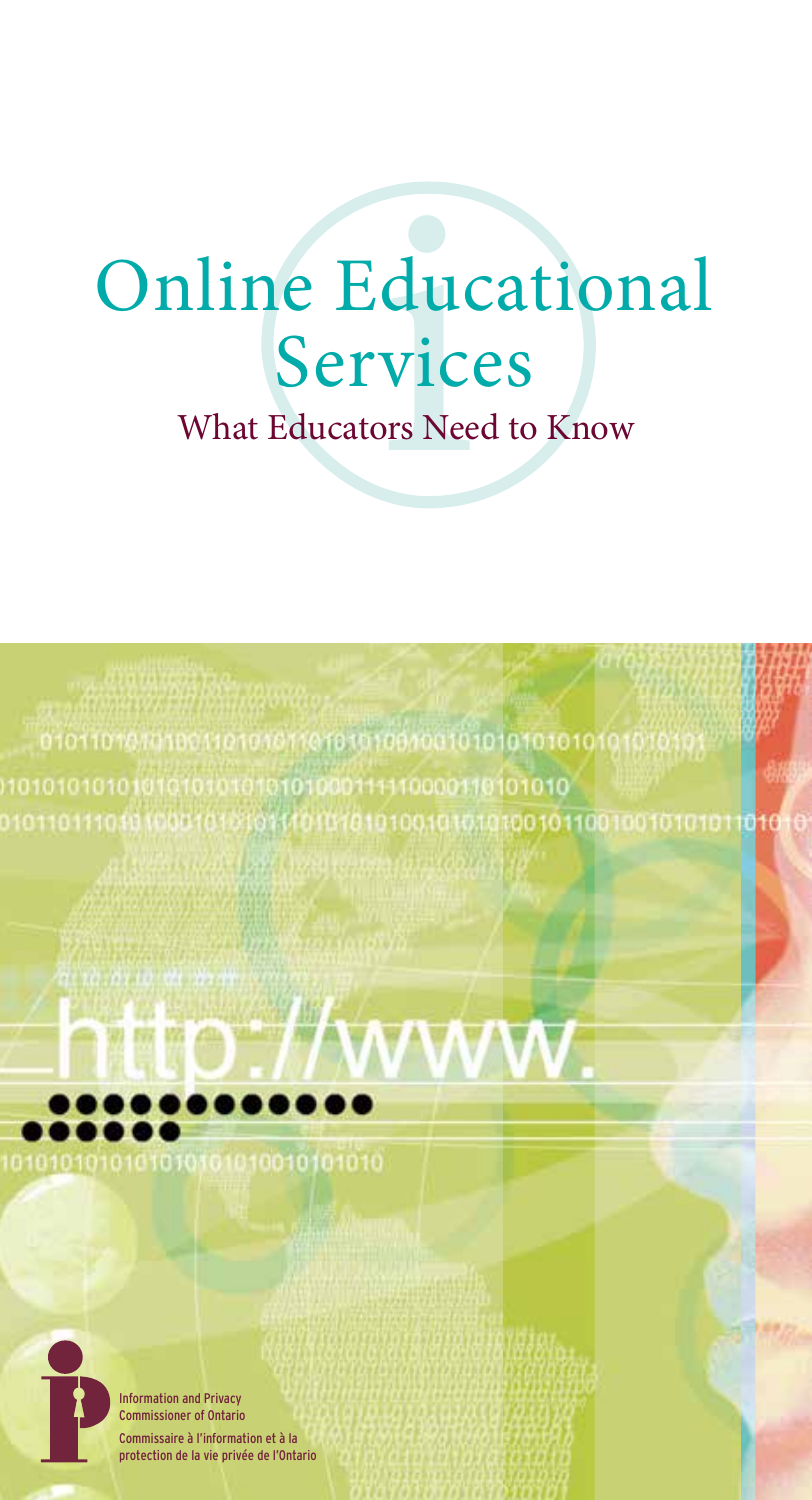# **Introduction**

Ontario educators often use online educational, student evaluation and communication tools, and services (online educational services), sometimes without the knowledge or approval of school administrators and school boards.

While these online educational services may be innovative, readily accessible, and available at little or no cost, their use may pose privacy risks to students and their parents. They may also impact a school board's ability to respond to students' requests for their own records.

This brochure offers some basic information for educators about the potential privacy risks of using online educational services.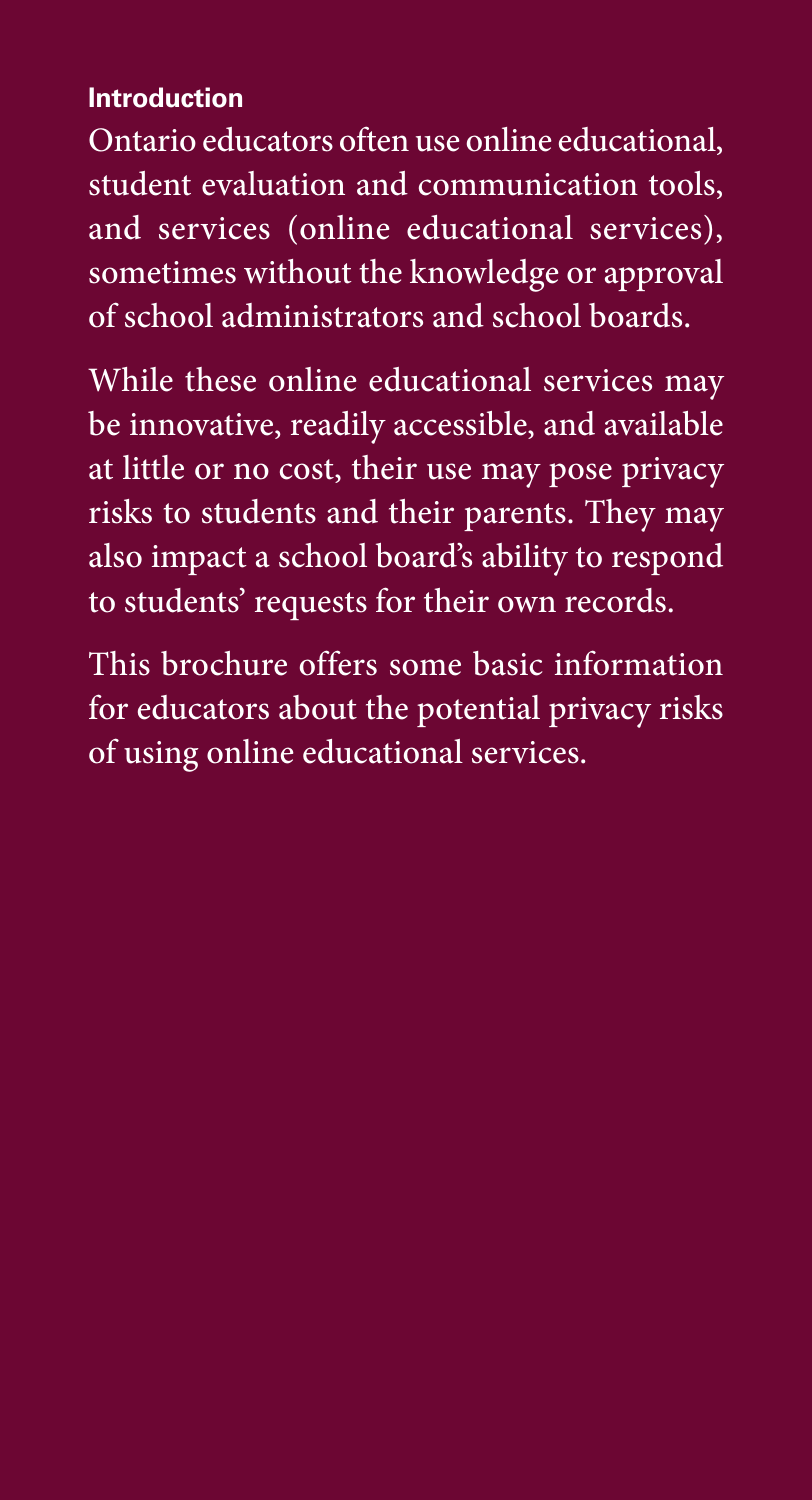## **Municipal Freedom of Information and Protection of Privacy Act**

Ontario school boards must comply with the *Municipal Freedom of Information and Protection of Privacy Act* (*MFIPPA*). *MFIPPA* protects personal information by limiting when and how it can be collected, used, and disclosed by institutions covered under the act. It also provides individuals with a right of access to their personal information held by those institutions.

School boards are responsible for the information management practices of their educators and must take reasonable steps to ensure that these practices are in compliance with *MFIPPA*.

Personal information is broadly defined in MFIPPA to include "recorded information about an identifiable individual." This could include information about students' work, progress, and evaluations.

#### **What are the privacy risks of using online tools and services?**

There are many types of online educational services, and their terms and conditions and privacy policies can vary. In many cases, the complexity of the terms of service and privacy policies may make it difficult to determine if the personal information of students will be collected, used, and disclosed in compliance with *MFIPPA*.

The following are examples of practices associated with some online educational services to watch out for.

#### *Improper Collection*

Some online educational services collect and retain students' and parents' personal information, such as names and email addresses, for their own purposes. They may also track and record students' online activities and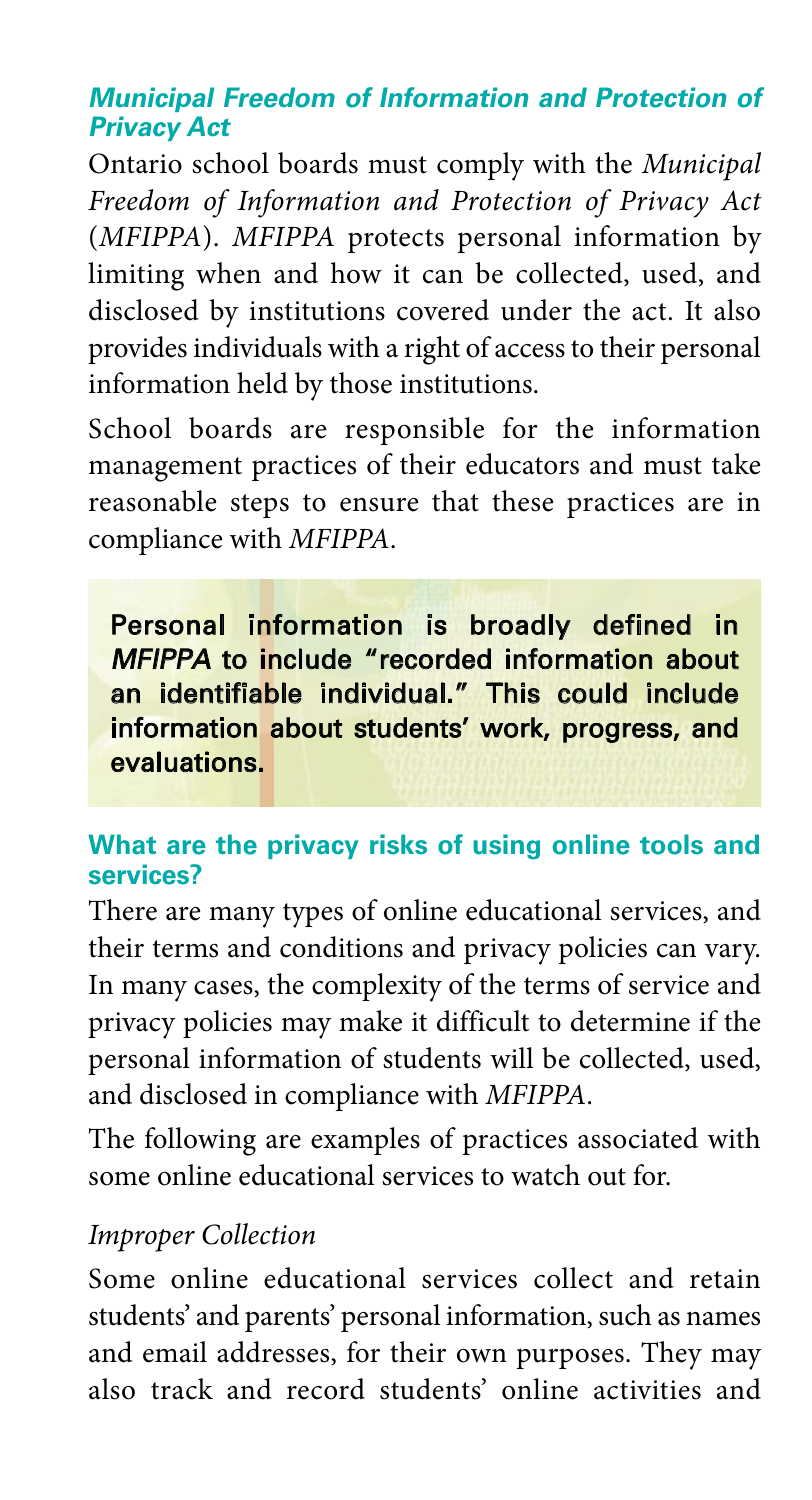interactions with others. This collection of personal information may not comply with *MFIPPA*.

# *Unauthorized Use*

Online educational services may evaluate students' performance, and generate learning profiles and other personal information and use this to market other learning tools or products directly to students and parents without their consent. This use of personal information may not be authorized under *MFIPPA*.

## *Unauthorized Disclosure*

Some online educational services sell students' personal information to third parties that market other services and products directly to students and parents without their consent. This disclosure of personal information may conflict with *MFIPPA*.

Your school board must ensure that online educational services do not improperly collect, use, and disclose personal information.

## **Can I use online educational services in my classroom?**

Many school boards have evaluated and reviewed online educational services and may maintain a list of those approved for use in classrooms.

You should consult with your principal and/or school board administrators about what online educational services have been approved for use by you and your students.

They may also help you understand relevant requirements under the *Education Act, Ontario College of Teachers Act* and related professional standards.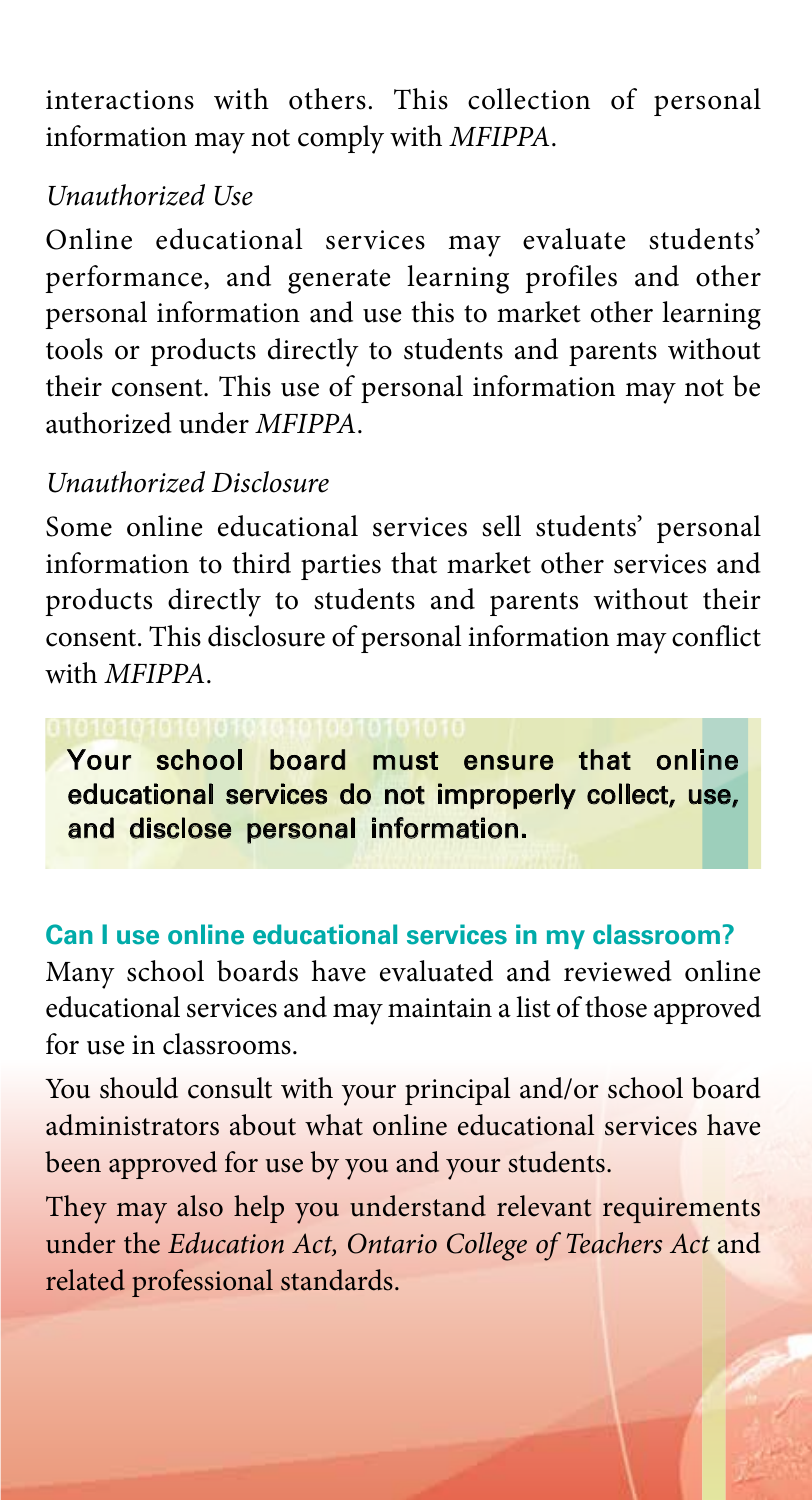# Ask your school board about online educational services that have been approved for use in your classroom.

#### **Consequences of using unapproved online educational services**

*MFIPPA* gives individuals a right to complain to the Information and Privacy Commissioner of Ontario (IPC) about the information handling practices of school boards. If the IPC receives a complaint, conducts an investigation, and decides that there has been an unauthorized collection, use or disclosure, then it may issue a public report naming the school board and requiring the board to notify the affected parents and students.

Using unapproved online educational services could result in a breach of students' and parents' privacy rights. Educators may also be subject to disciplinary procedures.

Avoid exposing your school board to reputational risks by ensuring that your choice of online educational services meets board policy and *MFIPPA*.

010101010101010010101010